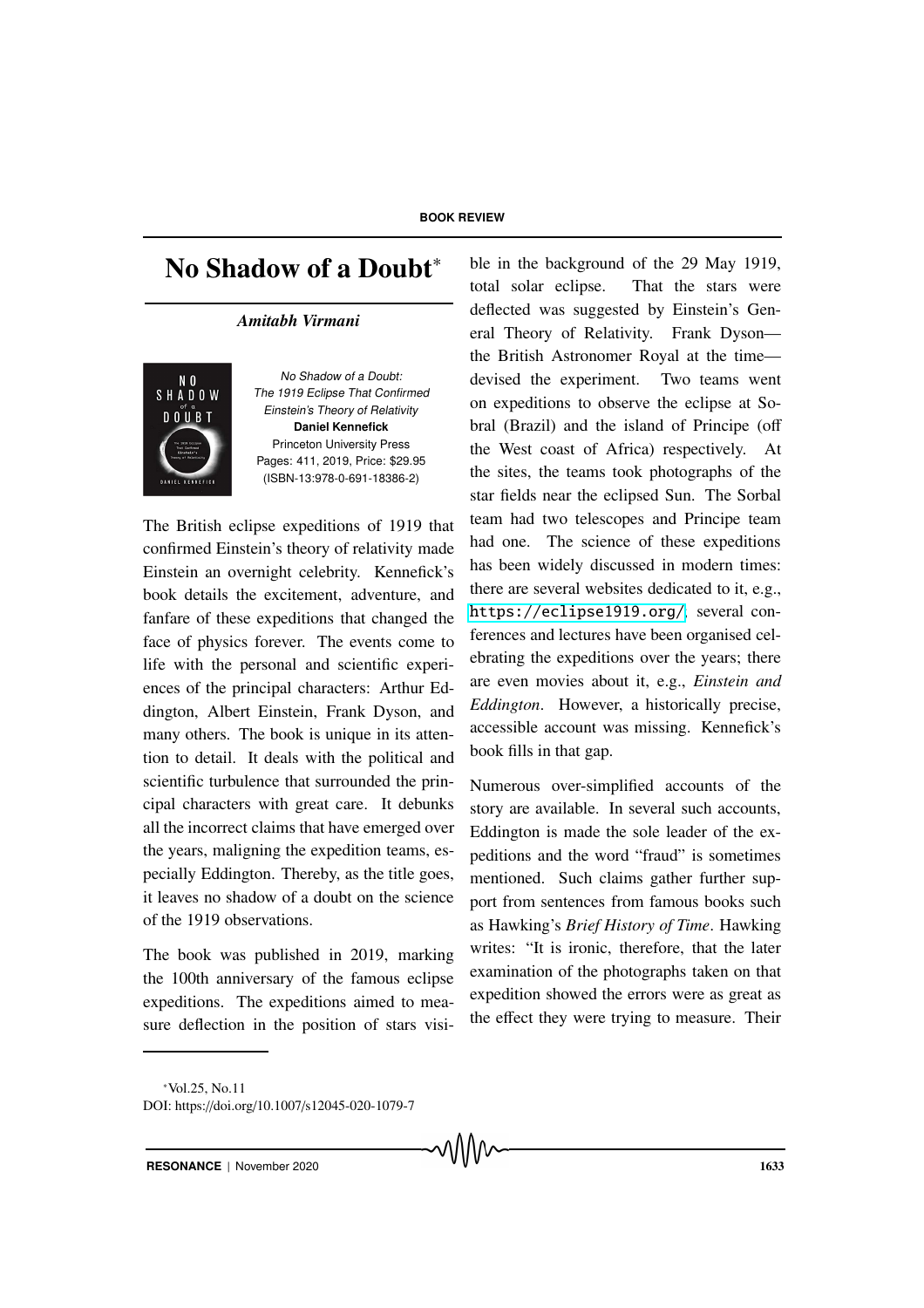## **BOOK REVIEW**

measurement had been sheer luck, or a case of knowing the result they wanted to get, not an uncommon occurrence in science." Sean Carroll, in his textbook *Spacetime and Geometry* writes: "Later re-evaluation of Eddington's results has cast doubt upon whether he actually obtained the precision that was originally claimed;...". Kennefick's book shows in its true light all such claims.

The book starts with a discussion of the challenges involved in implementing the mission during the uncertain times of WWI. How Eddington got out of his war duties? How Dyson influenced those negotiations with the authorities? As it turned out, for his war duties, Eddington was given the difficult task to go to the island of Principe for the cause of science in the national interest.

One thing that stands out upon reading Kennefick's book is that Eddington is not the only hero in the story. Lesser-known people like Dyson and his assistants played equally essential roles. This meticulously researched book answers all thorny questions surrounding the expeditions: Why was Eddington alone at Principe? Did his internationalism and his pacifist ideology influence his science? Was Eddington biased towards the theory of general relativity? Why was the expedition framed as a contest between 200-year-old well-established "British" Newtonian theory of gravity versus "German" Einstein's general relativity? Why have the eclipse measurements not improved over the years to a level of precision expected from a typical experiment?

The book celebrates the expertise and the rigorous scientific training of the key people involved. Those involved in the expeditions were the most qualified people to do the work they did. Dyson was the Royal Astronomer. He was the most experienced person to do the data analysis from the eclipse expeditions. Dyson was not biased towards general relativity. Eddington was among the brightest in the Cambridge tradition of theoretical physicists. He understood general relativity early on and had the observational skills to go out and test the theory. Charles Davidson was in charge of handling the trickiest instrument that was sent to Srobal, Brazil. Davidson was considered the master operator of the instrument, whose opinions were as best as it could be.

Much of the controversy about the 1919 expeditions surrounds the fact that the team of Dyson, Eddington, and Davidson decided to throw away part of the data from Sorbal expedition in their final published results. It is a historical irony that this decision in which Eddington had no role to play is often blamed on Eddington. The book highlights that dismissing Davidson and Dyson entirely from this discussion and placing the blame on Eddington is wrong at many levels.

As Eddington over-shadows others in fame, he draws more and more criticism. The great qualities he possessed—his ability to comprehend the most complex scientific theory of the time quickly, his ability to concentrate on his work at the time of great turmoil of WWI, his great artistry in carefully managing public campaigns in favour of Einstein at the

᠕᠕᠕᠕